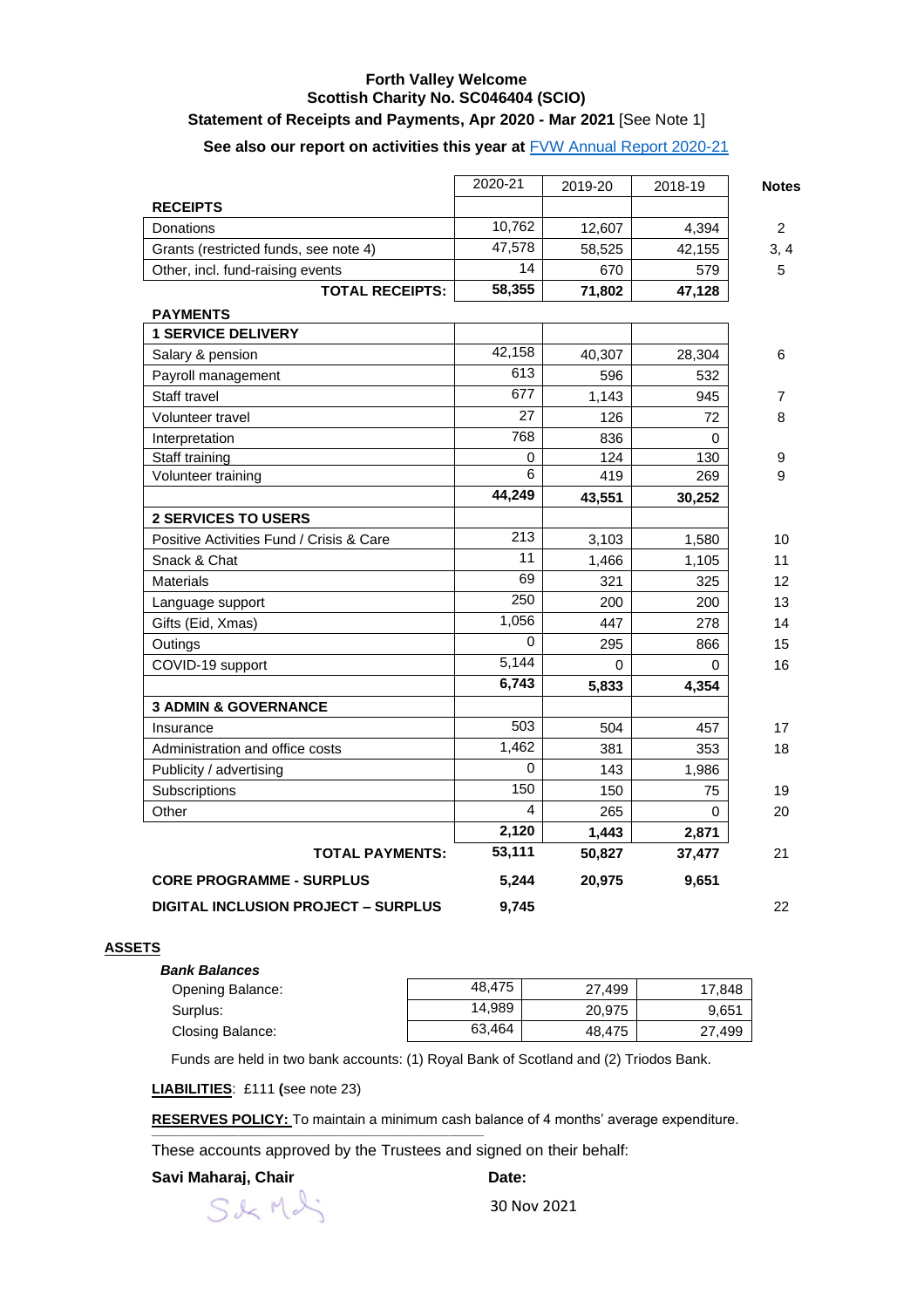## **NOTES TO THE ACCOUNTS, April 2020 – March 2021**

1. These accounts have been prepared using OSCR's Receipts and Payments option.

## **RECEIPTS**

- 2. **Donations** continue to be an important part of our income:
	- donations by individuals, including regular payments
	- donations from organisations: Stirling University Staff Charities Fund, Stirling University Union, Tillicoultry Baptist Church, Dunblane Quakers
	- donations in kind: Stirling Baptist Church provided free use of rooms for meetings at their Family Life Centre.
- 3. **Grants** comprise the following amounts received from funding bodies for core activities:
	- Inspiring Scotland: £9,500 (through the Scottish Government's Promoting Equality and Cohesion Fund), to part fund the salary and other costs of our Volunteer and Projects Coordinator (VPC) post.
	- Big Lottery Community Fund: £27,710, to fund part of staff costs, particularly the Support Worker post in Clackmannanshire, and some overheads. This was the third year of a three year funding award from the Lottery, towards costs up to January 2022.
	- St James's Place Foundation: £1,000 towards the cost of Eid gifts and Snack & Chat.

In addition, a number of funders made extra grants available (totalling £9,368) to help respond to the Covid-19 situation (see note 16).

A set of separate grants was received for a new digital inclusion project. Income and expenditure for that project is given separately in note 22.

4. **Restricted funds:** Of total receipts of £58,355, all the grant income for the core programme (£37,210) and for the digital inclusion project (£17,780) is restricted, to be used for the purposes specified in note 3 and in the statement of finances for the digital inclusion project. All other income is non-restricted.

5. **Other receipts** (including fund-raising events): No fund-raising events were held because of Covid-19 restrictions. A small amount of bank interest was received.

### **SERVICE DELIVERY COSTS**

6. **Salary and pension**: Full year employment costs of the Volunteer and Projects Coordinator (4 days per week) and the Support Worker post in Clackmannanshire (4 days per week), i.e. salary plus a pension contribution of 5% of gross salary. Payroll management is provided by SCVO's Payroll Service.

7. **Staff travel**: Primarily car mileage costs for the use of their own cars by the two staff members, to visit volunteers and refugee families throughout Stirling and Clackmannanshire, attend meetings, and attend training.

8. **Volunteer travel**: Volunteers can claim car mileage and other travel costs for visiting their assigned families, assisting with transport for clinic visits, etc. Many volunteers meet all or part of this cost from their own pockets, as a matter of personal choice. (The travel expense policy aims to ensure that no suitable volunteer should feel any obligation to personally fund legitimate expenses.)

9. **Staff and volunteer training:** No costs incurred this year because Covid-19 restrictions made physical attendance at training impossible. Some online training sessions took place.

## **SERVICES TO USERS**

**10. Positive Activities Fund / Crisis & Care:** The Positive Activities Fund provides assistance for integration, e.g. contributions to club subscriptions and the cost of driving lessons; and other activities that help get families involved in community activities. The Crisis and Care fund meets individual personal needs, e.g. emergency visits to relatives, help in cases where there may be a delay in accessing benefits.

**11. Snack and Chat**: Covid-19 restrictions made it impossible to hold any Snack & Chat events this year.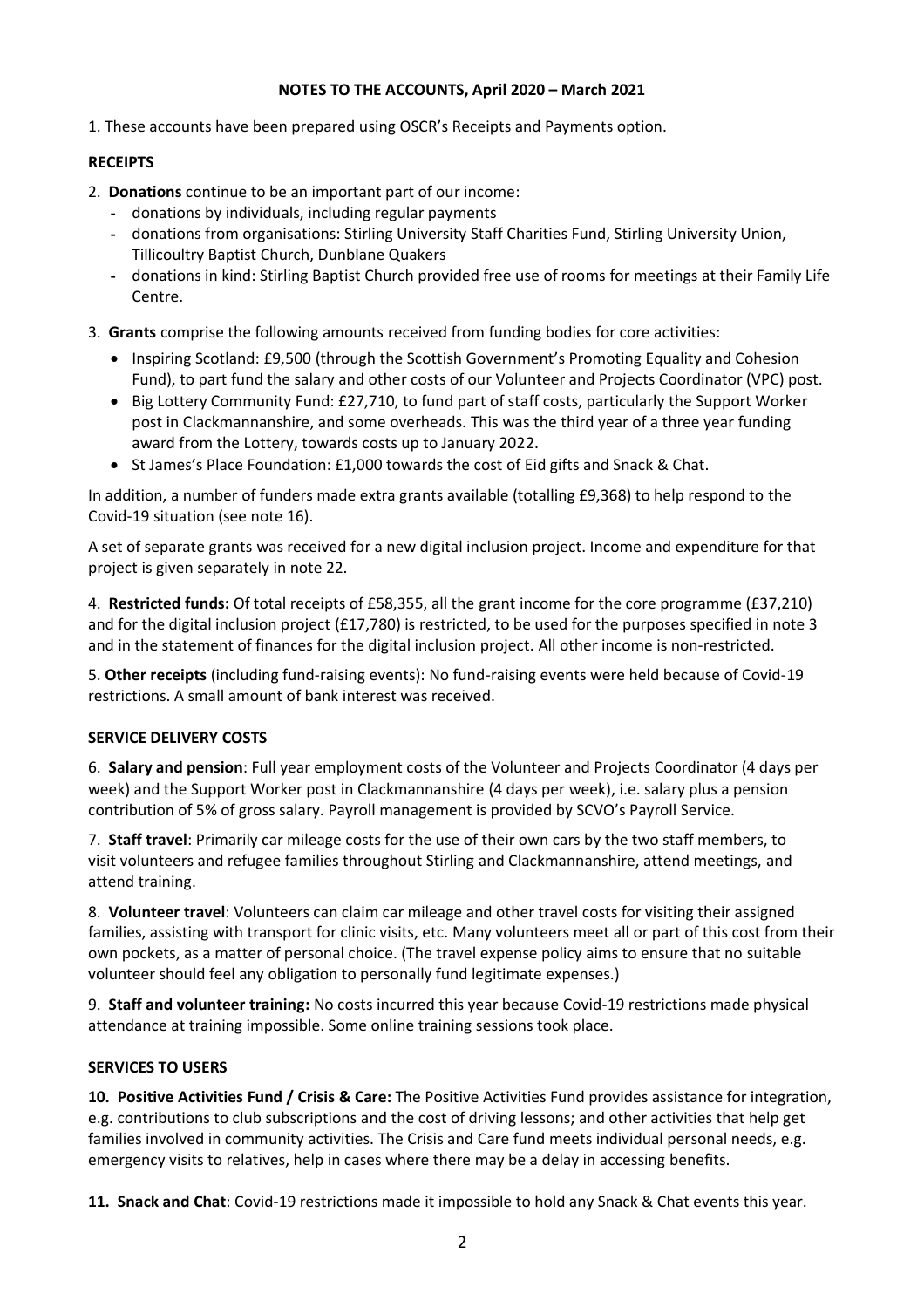**12. Materials**: Items provided to families, especially when they first arrive - mainly clothing, toys, and extra items for their house, bicycles. Covid restrictions caused a pause in arrival of new families for all of this year so materials expenditure was minimal.

**13. Language Support:** We provided a donation of £250 to the Stirling School of English as a contribution to the costs of their summer classes and outings, which they kindly made available to members of our families who wished to attend.

**14. Gifts:** Gifts for children were purchased and delivered at Christmas and Eid.

**15. Outings:** This budget line allows for contributions to outings for families or family members to help them get out into the community and to places of interest with volunteers, especially during the long summer vacation. No outings were possible in this year because of Covid restrictions.

**16. Covid-19 support:** when the impact of the pandemic became clear some of our funders provided extra grants, mostly unrestricted, to help alleviate the effect on service users, and more generally to enable Forth Valley Welcome to adapt its operations and services to this change in circumstances. Grants totalling £9,368 were received from Robertson Trust, Bank of Scotland Foundation, Corra Foundation, Scottish Refugee Council, and Stirling Council. The funds for alleviation of help for service users were used to provide three large food deliveries to families, provide craft sets for children, and meet costs of accompanied transport to clinics. A Zoom account was set up for online meetings and training sessions.

## **ADMINISTRATION AND GOVERNANCE**

**17. Insurance:** Cover for Forth Valley Welcome's charitable activities and voluntary work is provided by Keegan & Pennykidd (Insurance Brokers), Encompass Charity Scheme.

**18. Administration & office costs:** stationery, postage, computer supplies, photocopying. Staff work from home but we have access to meeting space at Stirling Baptist Church's Family Life Centre.

**19. Subscriptions:** The annual costs of membership of the Scottish Refugee Council and the Scottish Befriending network.

**20. Other payments**: This budget line covers the cost incurred in running an annual public meeting, plus other minor costs. Covid-19 restrictions made a public meeting impossible this year.

**21. Total Payments:** All payments relate to the provision of services to the refugee families. No remuneration was paid to trustees.

**22. Digital Inclusion Project:** This project commenced in Sep 2020 to ensure every household had a reasonable standard of laptop and to provide assistance in using the laptops effectively. The aim was to improve digital literacy and usage, allowing easier internet access and access to online training sessions on different topics relevant to service users' integration into Scottish life.

| Total project income: | £17,780 |
|-----------------------|---------|
| Total expenditure:    | £8,035  |
| Surplus:              | £9,745  |

Grants were received from Scottish Refugee Council (£2,500), Postcode Neighbourhood Lottery (£7,920), Foundation Scotland (£4,880), Servas (£480), and a donation from an individual of £2,000. Expenditure was primarily on the purchase and set-up of laptops and interpreter time to assist users with set-up.

**23. Liabilities:** All invoiced costs had been paid by the end of the financial year, with the exception of one amount of £110.78.

FVW/Treasurer/November 2021